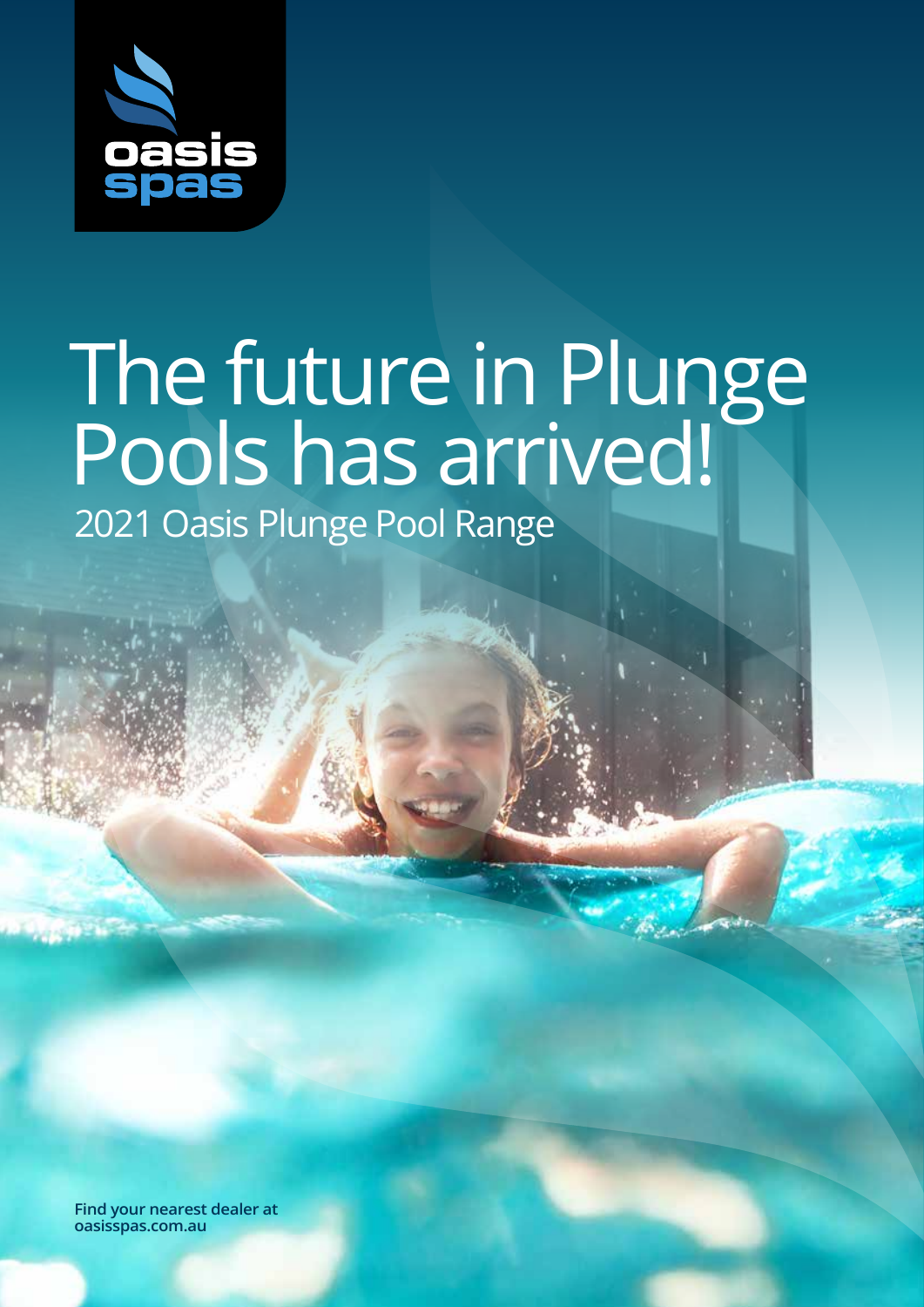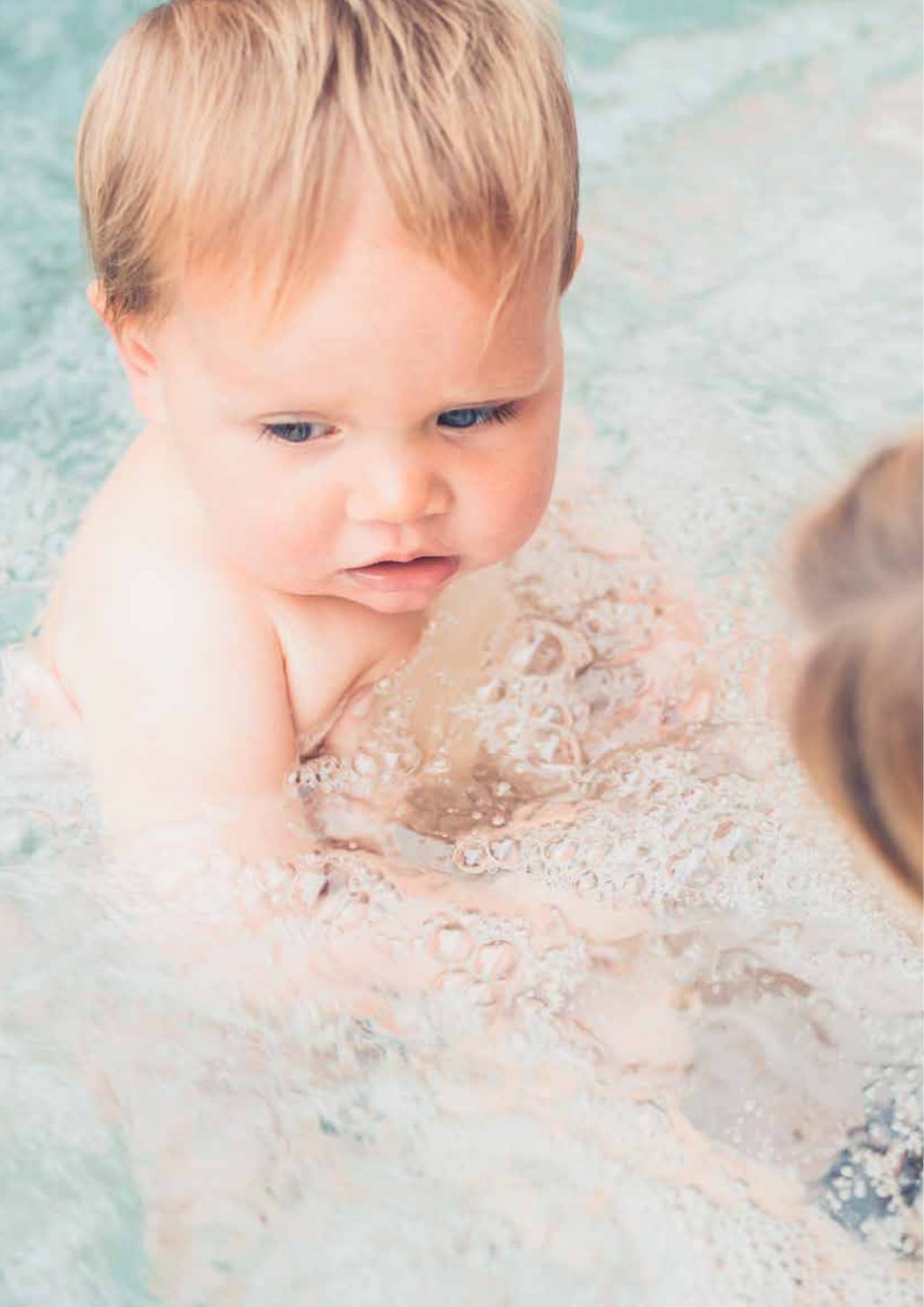

#### **Revolutionary function, form and design in Plunge Pools has arrived with the Atlantis Plunge Pools Range by Oasis Spas.**

Oasis Plunge Pools are designed and engineered in Australia to meet all Australian Standards and to stand up to the Australian climate.

With a range of models and specification to incorporate traditional pool functionality, to the world leading "Adaptive Flow Control" Inverter Swim System, an Oasis Plunge Pool will transform the way plunge pools are perceived in Australia.

Formed using advanced acrylic and fibreglass technologies, the sleek modern design of the Oasis Plunge Pool range will not only enhance your property but your lifestyle as well.

The functionality of the Oasis Plunge Pool allows for easy installation and integration with your home.

The Oasis Plunge range is designed with integrated LED lighting systems, temperature control, filtration and plumbing systems ensuring a trouble free and simple installation process.

The structural design allows either free standing above ground installation or inground installations.

With no need for extensive ground works or infrastructure, the Oasis Plunge Pool is completely portable and can be placed directly onto a concrete slab for convenient and easy installation.

The insulated cabinet, shell structure and lockable hard cover of the Oasis Plunge Pools retain warmth, in effect reducing energy consumption and saving money in comparison to traditional plunge pool construction.

Gone are the days of a few months of warm water swimming, whilst in the cooler months a traditional pool sits idle, costing you money without being able to enjoy your investment. Each Oasis Plunge Pool model features an inbuilt computer-controlled heating system so that you can enjoy your Oasis Plunge Pool all year long. In-built auxiliary heater outlets allow for the addition of alternative heating sources such as heat pump, gas or solar heating to easily be connected to your new Oasis Plunge Pool.



OASIS HAS GLOBAL STRENGTH WITH A NETWORK OF 40 COUNTRIES AROUND THE WORLD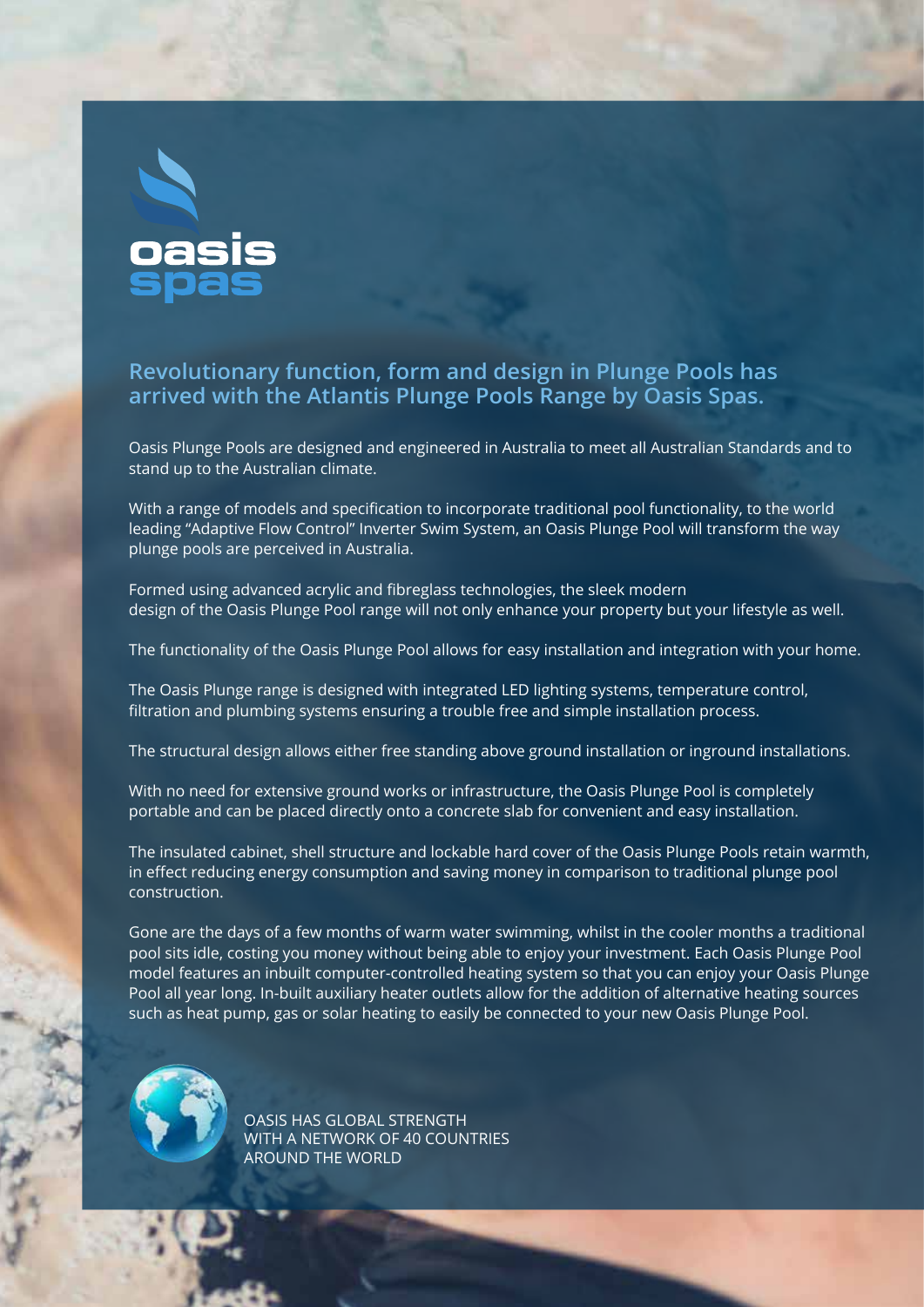# **ATLANTIS PLUNGE POOL**





#### **STANDARD FEATURES**

- ۰Large LED Light
- ۰High Density Hard Cover
- ۰Thermo-Wood Cabinet
- ۰Tough Built Frames
- ۰"Tough Bond" Shell
- ۰In-Built Filtration
- ۰Anti Microbial Filters
- ۰Computer Controlled **Heating**



|                                      | <b>6.0 PLUNGE</b><br><b>4.6 PLUNGE</b> |                            |  |
|--------------------------------------|----------------------------------------|----------------------------|--|
| <b>PUMPS</b>                         |                                        |                            |  |
| <b>SWIM JET PUMPS</b>                |                                        |                            |  |
| <b>FILTRATION PUMP</b>               | $1 \times 1$ hp                        | $1 \times 1$ hp            |  |
| <b>JETS</b>                          |                                        |                            |  |
| <b>TURBO SWIM JETS</b>               |                                        | $\overline{\phantom{a}}$   |  |
| <b>FILTRATION &amp; SANITISATION</b> |                                        |                            |  |
| <b>FILTRATION</b>                    | 100sqft                                | 100sqft                    |  |
| <b>SANITISATION</b>                  | Ozone Mixing Chamber                   | Ozone Mixing Chamber       |  |
| <b>CONTROLS</b>                      |                                        |                            |  |
| <b>CONTROLLER</b>                    | Spa Tech C-III(200) +MP30              | Spa Tech C-III(200) +MP30  |  |
| <b>HEATER</b>                        | <b>3KW Stainless steel</b>             | <b>3KW Stainless steel</b> |  |
| <b>FEATURES</b>                      |                                        |                            |  |
| <b>INSULATION</b>                    | 5-Layer Insulation                     | 5-Layer Insulation         |  |
| <b>HEAT PUMP READY</b>               | Yes                                    | Yes                        |  |
| <b>LIGHTING</b>                      | 1 x Large LED                          | 1 x Large LED              |  |
| <b>SWIM POLE &amp; BAND</b>          |                                        |                            |  |
| <b>LOCKABLE HARDCOVER</b>            | Included                               | Included                   |  |
| <b>HAND RAIL</b>                     |                                        |                            |  |
| <b>BASE</b>                          | Solid ABS Base                         | Solid ABS Base             |  |
| <b>POWER SUPPLY</b>                  | 15 Amp                                 | 15 Amp                     |  |
| <b>OPTIONAL EXTRAS</b>               |                                        |                            |  |

#### **DIMENSIONS**

| 4.6m x 2.35m x 1.54m              |  |  |  |
|-----------------------------------|--|--|--|
| $5.85m \times 2.35m \times 1.54m$ |  |  |  |
| <b>DRY WEIGHT</b>                 |  |  |  |
| 4.6   1299kg                      |  |  |  |
| 6.0   1374kg                      |  |  |  |
| <b>FILLED WEIGHT</b>              |  |  |  |
| 4.6   11899kg                     |  |  |  |
| 6.0   14574kg                     |  |  |  |
| <b>WATER CAPACITY</b>             |  |  |  |
| 4.6   10600 Litres                |  |  |  |
| 6.0   13200 Litres                |  |  |  |
| <b>MINIMUM POWER</b>              |  |  |  |
| 15 AMPS                           |  |  |  |

**STEPS | ULTRA ZONE | BLUETOOTH STEREO | HEAT PUMP**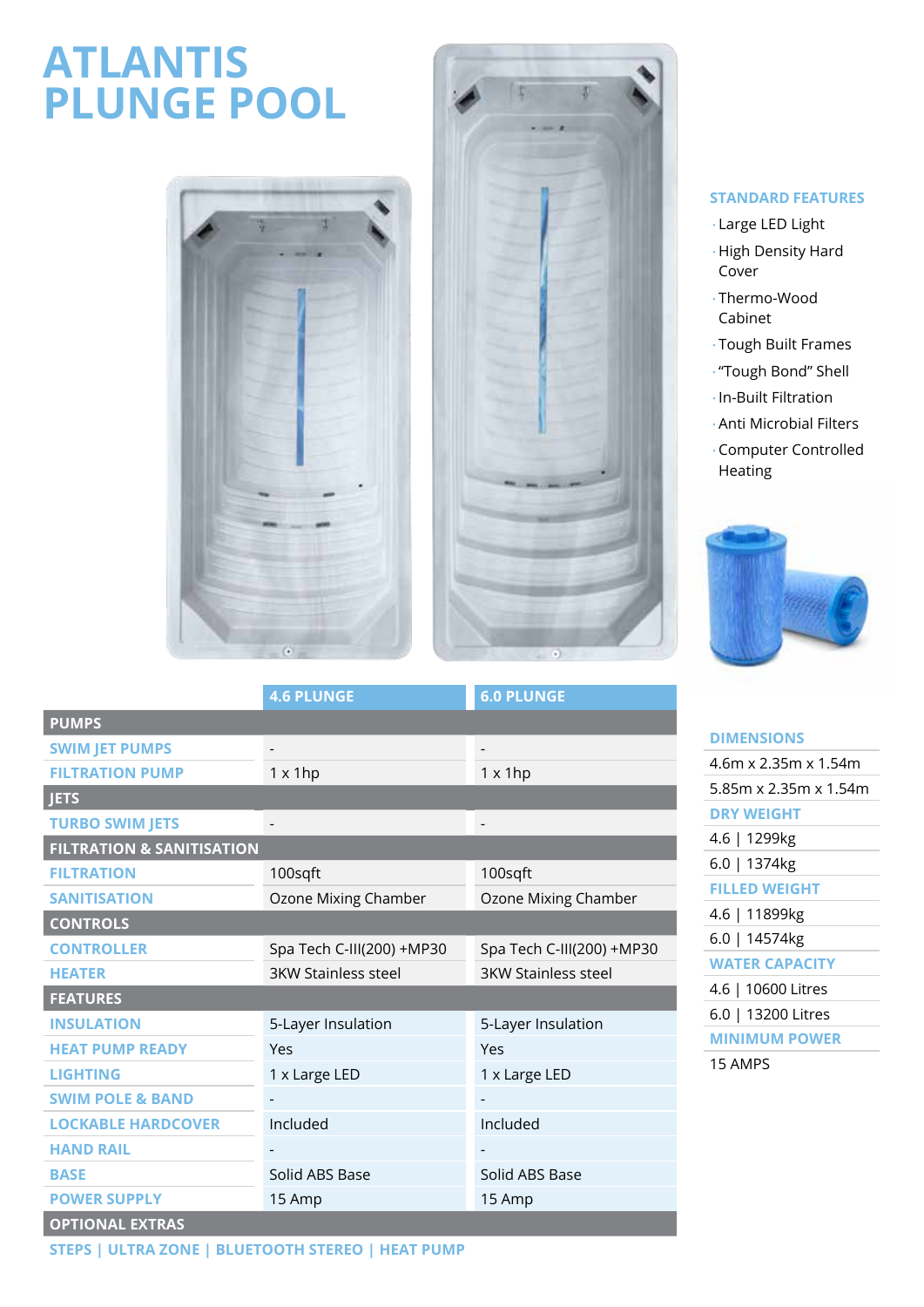# **ATLANTIS HYDRO POOL**





#### **STANDARD FEATURES**

- ۰Large LED Light
- ۰High Density Hard Cover
- ۰Thermo-Wood Cabinet
- ۰Tough Built Frames
- ۰"Tough Bond" Shell
- ۰In-Built Filtration
- ۰Anti Microbial Filters
- ۰Computer Controlled **Heating**



|                                      | <b>4.6 HYDRO</b>             | <b>6.0 HYDRO</b>             |  |  |  |
|--------------------------------------|------------------------------|------------------------------|--|--|--|
| <b>PUMPS</b>                         |                              |                              |  |  |  |
| <b>SWIM JET PUMPS</b>                | $2 \times 3$ hp              | $2 \times 3$ hp              |  |  |  |
| <b>FILTRATION PUMP</b>               | $1 \times 1$ hp              | $1 \times 1$ hp              |  |  |  |
| <b>JETS</b>                          |                              |                              |  |  |  |
| <b>TURBO SWIM JETS</b>               | $\mathfrak{D}$               | $\overline{2}$               |  |  |  |
| <b>FILTRATION &amp; SANITISATION</b> |                              |                              |  |  |  |
| <b>FILTRATION</b>                    | 100sqft                      | 100sqft                      |  |  |  |
| <b>SANITISATION</b>                  | Ozone Mixing Chamber         | Ozone Mixing Chamber         |  |  |  |
| <b>CONTROLS</b>                      |                              |                              |  |  |  |
| <b>CONTROLLER</b>                    | Spa Tech C-III(200) +MP30    | Spa Tech C-III(200) +MP30    |  |  |  |
| <b>HEATER</b>                        | <b>3KW Stainless steel</b>   | <b>3KW Stainless steel</b>   |  |  |  |
| <b>FEATURES</b>                      |                              |                              |  |  |  |
| <b>INSULATION</b>                    | 5-Layer Insulation           | 5-Layer Insulation           |  |  |  |
| <b>HEAT PUMP READY</b>               | Yes                          | Yes                          |  |  |  |
| <b>LIGHTING</b>                      | 1 x Large & Waterlevel LED's | 1 x Large & Waterlevel LED's |  |  |  |
| <b>SWIM POLE &amp; BAND</b>          | Included                     | Included                     |  |  |  |
| <b>LOCKABLE HARDCOVER</b>            | Included                     | Included                     |  |  |  |
| <b>HAND RAIL</b>                     | Included                     | Included                     |  |  |  |
| <b>BASE</b>                          | Solid ABS Base               | Solid ABS Base               |  |  |  |
| <b>POWER SUPPLY</b>                  | 32 Amp                       | 32 Amp                       |  |  |  |
| <b>OPTIONAL EXTRAS</b>               |                              |                              |  |  |  |

**DIMENSIONS**

| 4.6m x 2.35m x 1.54m  |  |  |  |  |
|-----------------------|--|--|--|--|
| 5.85m x 2.35m x 1.54m |  |  |  |  |
| <b>DRY WEIGHT</b>     |  |  |  |  |
| 4.6   1299kg          |  |  |  |  |
| 6.0   1374kg          |  |  |  |  |
| <b>FILLED WEIGHT</b>  |  |  |  |  |
| 4.6   11899kg         |  |  |  |  |
| 6.0   14574kg         |  |  |  |  |
| <b>WATER CAPACITY</b> |  |  |  |  |
| 4.6   10600 Litres    |  |  |  |  |
| 6.0   13200 Litres    |  |  |  |  |
| <b>MINIMUM POWER</b>  |  |  |  |  |
| 32 AMPS               |  |  |  |  |

**STEPS | ULTRA ZONE | BLUETOOTH STEREO | HEAT PUMP**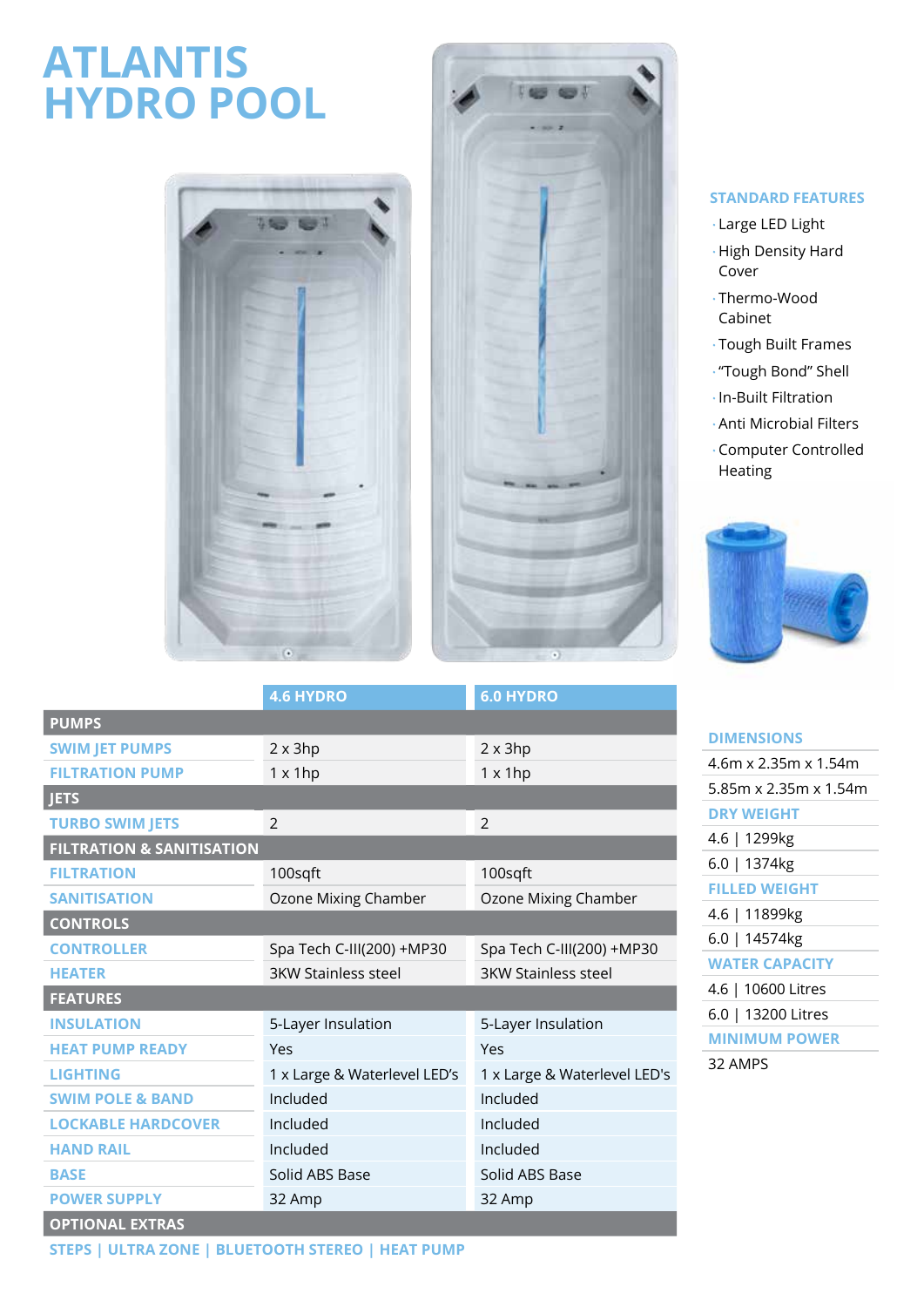# **ATLANTIS ELITE LUXURY POOL**





#### **STANDARD FEATURES**

- ۰Large LED Light
- ۰High Density Hard Cover
- ۰Thermo-Wood Cabinet
- ۰Tough Built Frames
- ۰"Tough Bond" Shell
- ۰In-Built Filtration
- ۰Anti Microbial Filters
- ۰Computer Controlled **Heating**



|                                      | <b>4.6 ELITE LUXURY</b>           | <b>6.0 ELITE LUXURY</b>           |                       |
|--------------------------------------|-----------------------------------|-----------------------------------|-----------------------|
| <b>PUMPS</b>                         |                                   |                                   |                       |
| <b>SWIM JET PUMPS</b>                | $2 \times 3$ hp + $2 \times 2$ hp | $2 \times 3$ hp + $2 \times 2$ hp | <b>DIMENSIONS</b>     |
| <b>FILTRATION PUMP</b>               | $1 \times 1$ hp                   | $1 \times 1$ hp                   | 4.6m x 2.35m x 1.54m  |
| <b>JETS</b>                          |                                   |                                   | 5.85m x 2.35m x 1.54n |
| <b>TURBO SWIM JETS</b>               | $\overline{4}$                    | $\overline{4}$                    | <b>DRY WEIGHT</b>     |
| <b>FILTRATION &amp; SANITISATION</b> |                                   |                                   | 4.6   1299kg          |
| <b>FILTRATION</b>                    | 100sqft                           | 100sqft                           | 6.0   1374kg          |
| <b>SANITISATION</b>                  | Ozone Mixing Chamber              | Ozone Mixing Chamber              | <b>FILLED WEIGHT</b>  |
| <b>CONTROLS</b>                      |                                   |                                   | 4.6   11899kg         |
| <b>CONTROLLER</b>                    | Gecko YE5 K1001                   | Gecko YE5 K1001+K120              | 6.0   14574kg         |
| <b>HEATER</b>                        | <b>3KW Stainless steel</b>        | <b>3KW Stainless steel</b>        | <b>WATER CAPACITY</b> |
| <b>FEATURES</b>                      |                                   |                                   | 4.6   10600 Litres    |
| <b>INSULATION</b>                    | 7-Layer Insulation                | 7-Layer Insulation                | 6.0   13200 Litres    |
| <b>HEAT PUMP READY</b>               | <b>Yes</b>                        | Yes                               | <b>MINIMUM POWER</b>  |
| <b>LIGHTING</b>                      | 1 x Large & Waterlevel LED's      | 1 x Large & Waterlevel LED's      | 45 AMPS               |
| <b>SWIM POLE &amp; BAND</b>          | Included                          | Included                          |                       |
| <b>LOCKABLE HARDCOVER</b>            | Included                          | Included                          |                       |
| <b>HAND RAIL</b>                     | Included                          | Included                          |                       |
| <b>BASE</b>                          | Solid ABS Base                    | Solid ABS Base                    |                       |
| <b>POWER SUPPLY</b>                  | 45 Amp                            | 45 Amp                            |                       |
| <b>OPTIONAL EXTRAS</b>               |                                   |                                   |                       |

5.85m x 2.35m x 1.54m **RY WEIGHT** 4.6 | 1299kg 6.0 | 1374kg **FILLED WEIGHT** 4.6 | 11899kg 6.0 | 14574kg **WATER CAPACITY** 4.6 | 10600 Litres 6.0 | 13200 Litres **MINIMUM POWER** 5 AMPS

**STEPS | ULTRA ZONE | WI FI | BLUETOOTH STEREO | HEAT PUMP**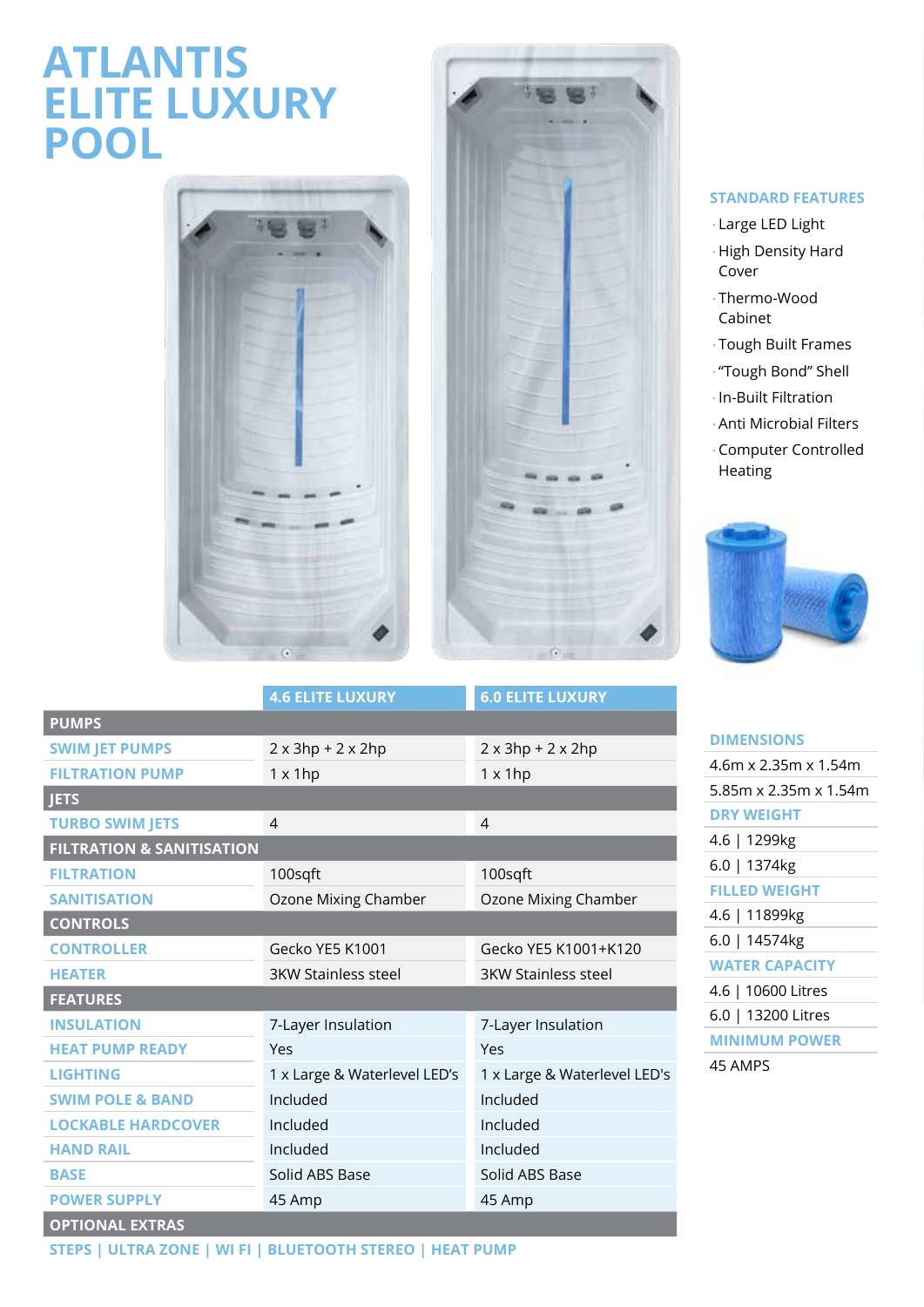## **ACRYLIC AND CABINET COLOURS**

In addition to Optix XL Acrylic's excellent gloss and colour retention, surfaces are naturally impervious to microbes. The non-porous nature of Aristech's acrylic defends against the penetration and subsequent growth of microorganisms on its surface. Oasis Spas are shielded against microbes, easy to clean and durable. \*Subject to availability



Sterling Marble







Ocean Wave\*

Slate Grey Cabinet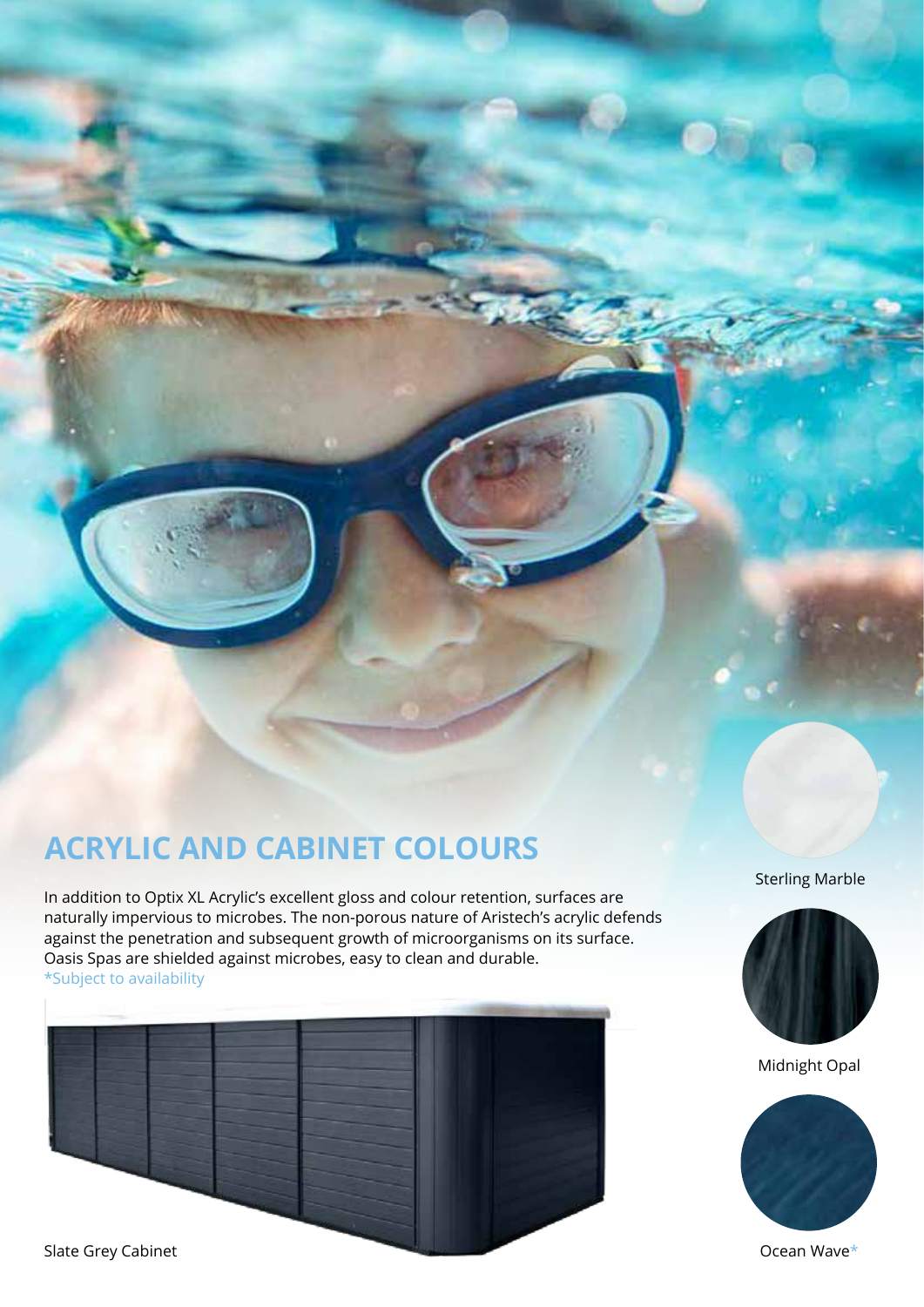### **FEATURES AND BENEFITS**

#### **AMERICAN ACRYLIC**

In addition to Aristech Acrylic's excellent gloss and colour retention, surfaces are naturally impervious to microbes and subsequent growth of microorganisms on its surface.



#### **CONSTRUCTION**

Uncompromising pursuit of craftsmanship and quality has enabled Oasis Plunge Pools to be at the forefront of progressive luxury.

#### **INSULATION**

**ILL** 

In a nutshell, your insulation affects running costs. Oasis understands this, therefore our insulation ensures minimal heat loss during running time and provides the most efficient running costs.



Power delivery, reliability and longevity – these are the elements that make up the perfect Controller solution that makes Oasis Plunge Pools and swim spas next level!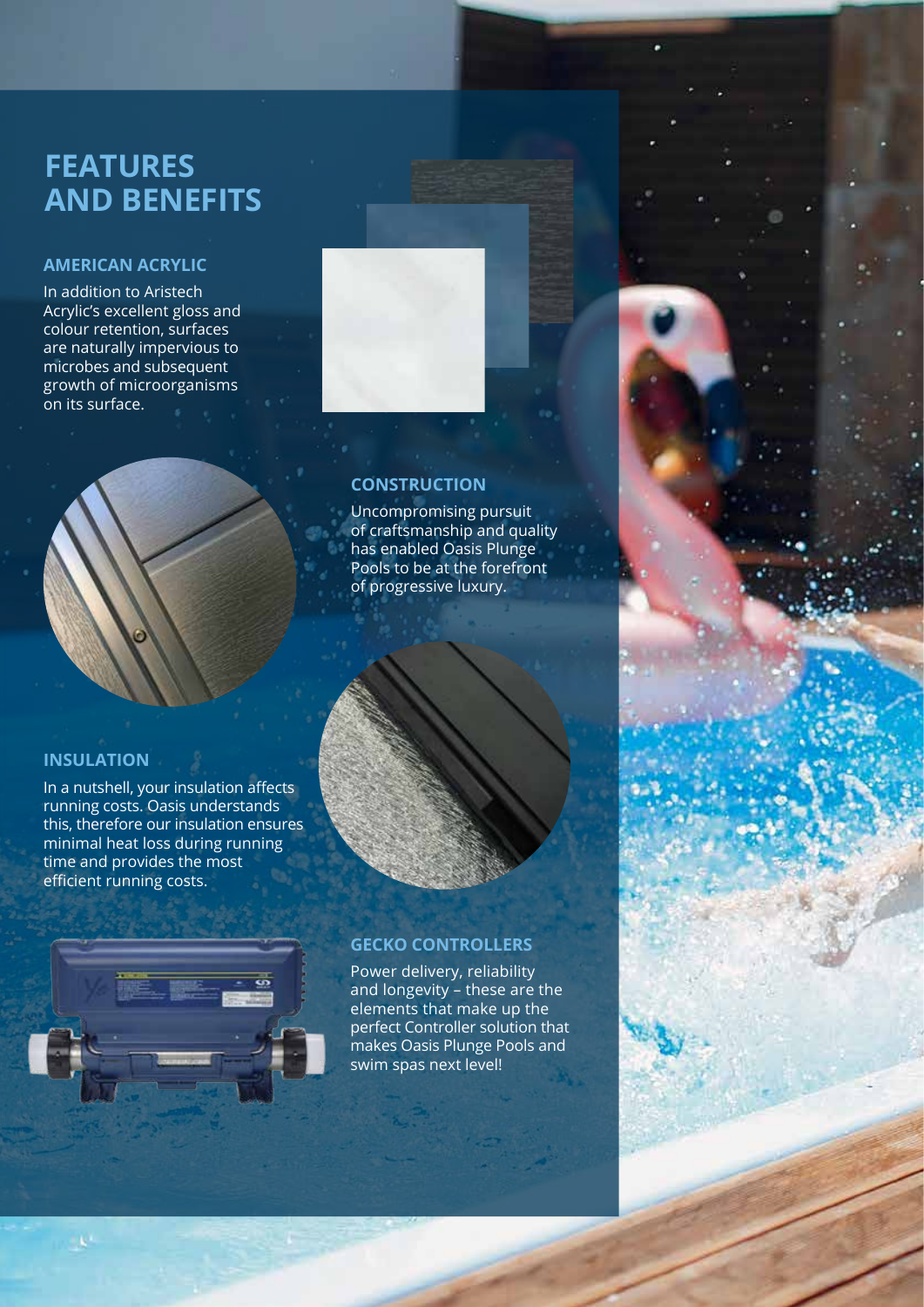#### **PATENTED TURBO JETS**

When you upgrade your Oasis Plunge Pool to a Hydro or Elite model it will include our exclusive patented 3" Turbo Jets. Our "Turbo Jets" are unlike any other on the market and provide a powerful yet smooth, continual flow for exercise and swimming.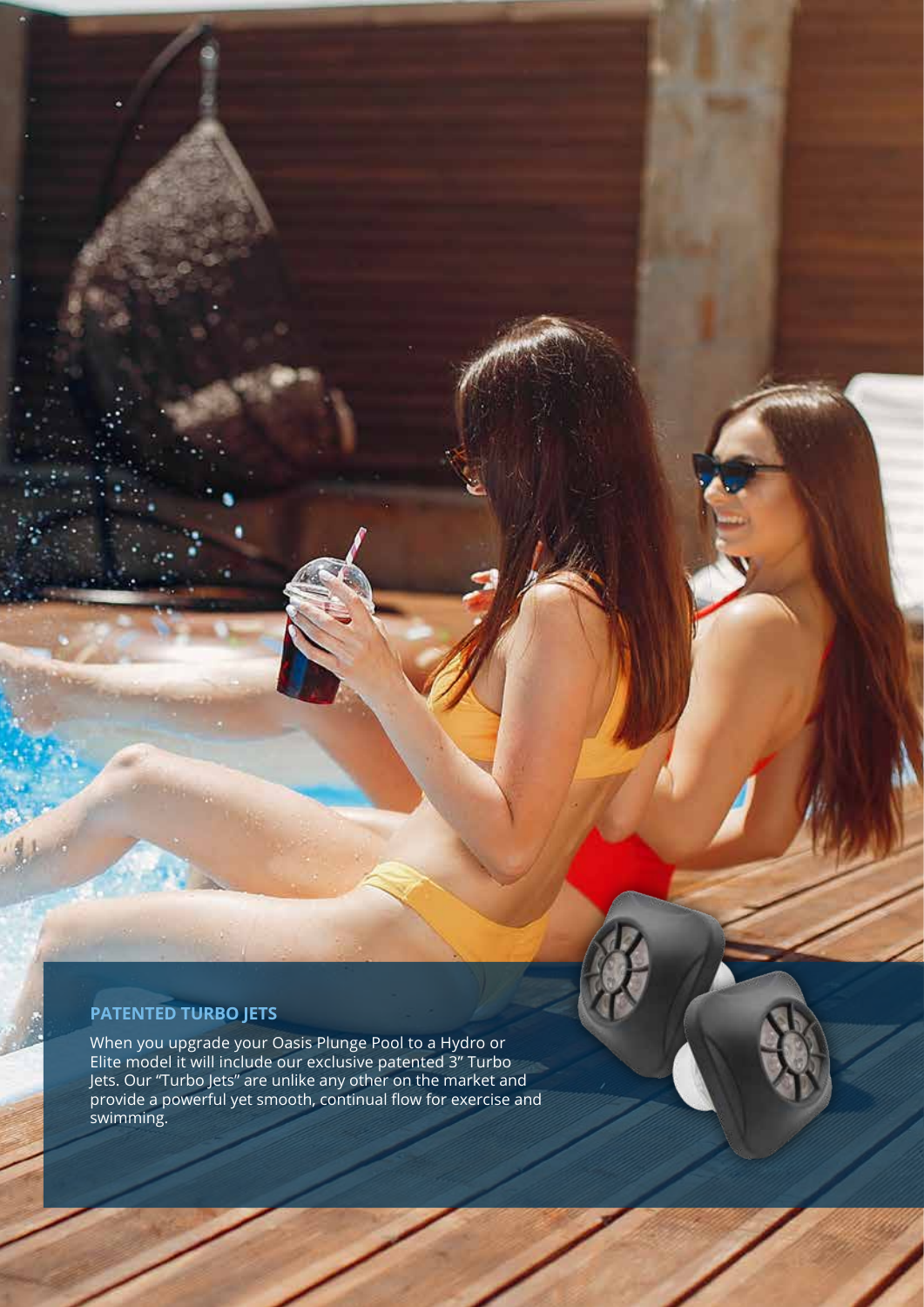### **OPTIONAL ACCESSORIES**

#### **SWIM POLE SYSTEM**

Fantastic alternative swim system. Perfect for children or less experienced swimmers and aerobic training. Self correcting allows you to swim fast, slow, left or right.

#### **HEAT PUMP**

Ready to connect to your Oasis Plunge Pool this energy efficient alternative can save you up to 75% on heating costs.





#### **IN.TOUCH WIFI\***

Unlock remote access with Android, iPHONE, iPOD or iPAD via wi-fi for full spa control from anywhere.

#### **IN.STREAM STEREO\***

Delivering clean, crisp sound expected by music lovers, in.stream features a Class D amplifier technology to enhance your outdoor audio experience.



\*Only available on Elite Luxury model.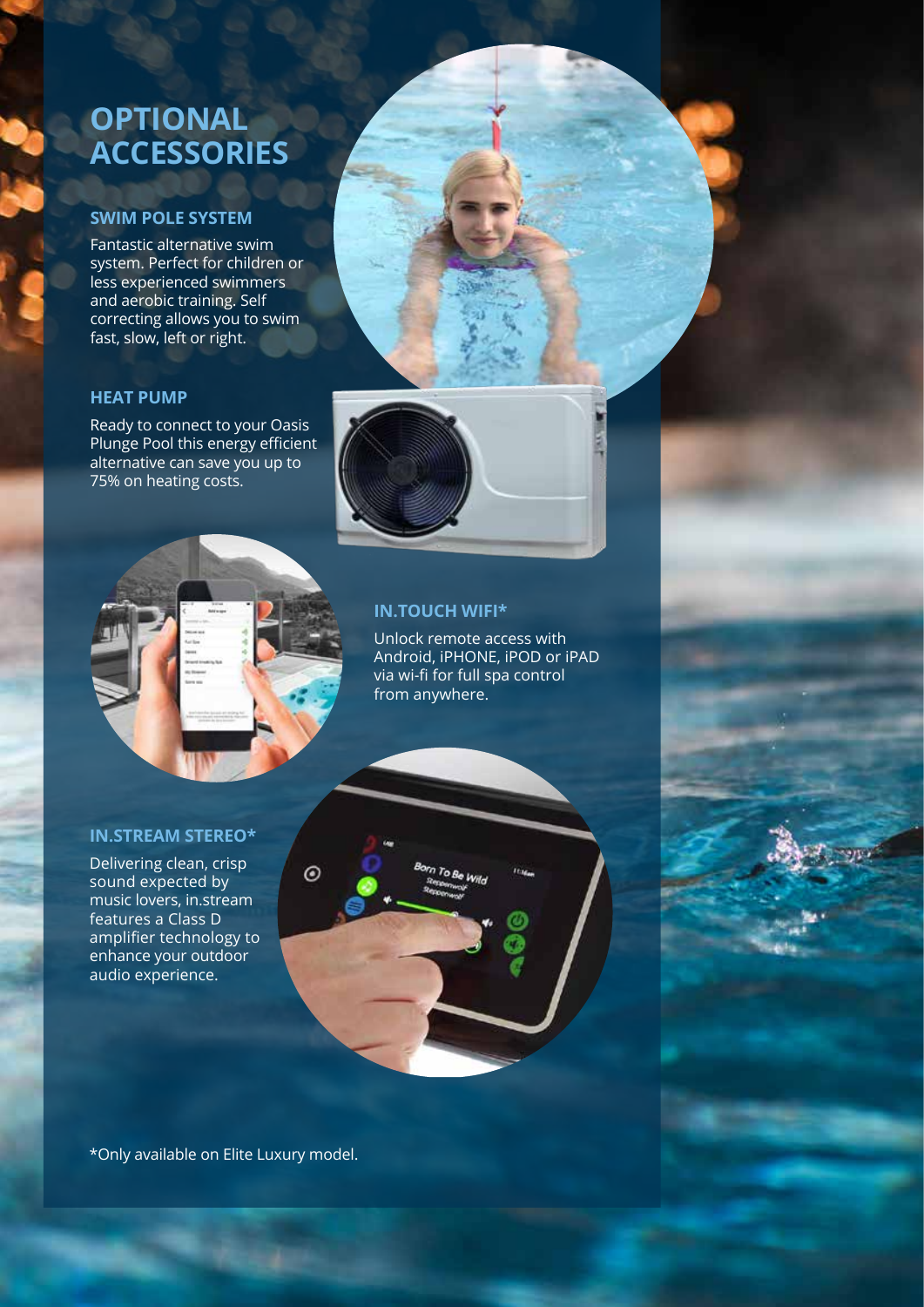### **CUSTOMER SUPPORT**

Every Oasis Plunge Pool comes with three levels of support for your total piece of mind. Oasis Plunge Pools are built and backed by a major international manufacturer with offices in Australia, Europe and Asia.

The national Oasis network provides professional in-house, after sales support, help and advice to our network of long-standing retailers to ensure serviceability is achieved to maintain the highest level of support.

The accessibility of your local retail outlet offers active support, service, parts and knowledgeable advice to you after the purchase of your Oasis Plunge Pool.